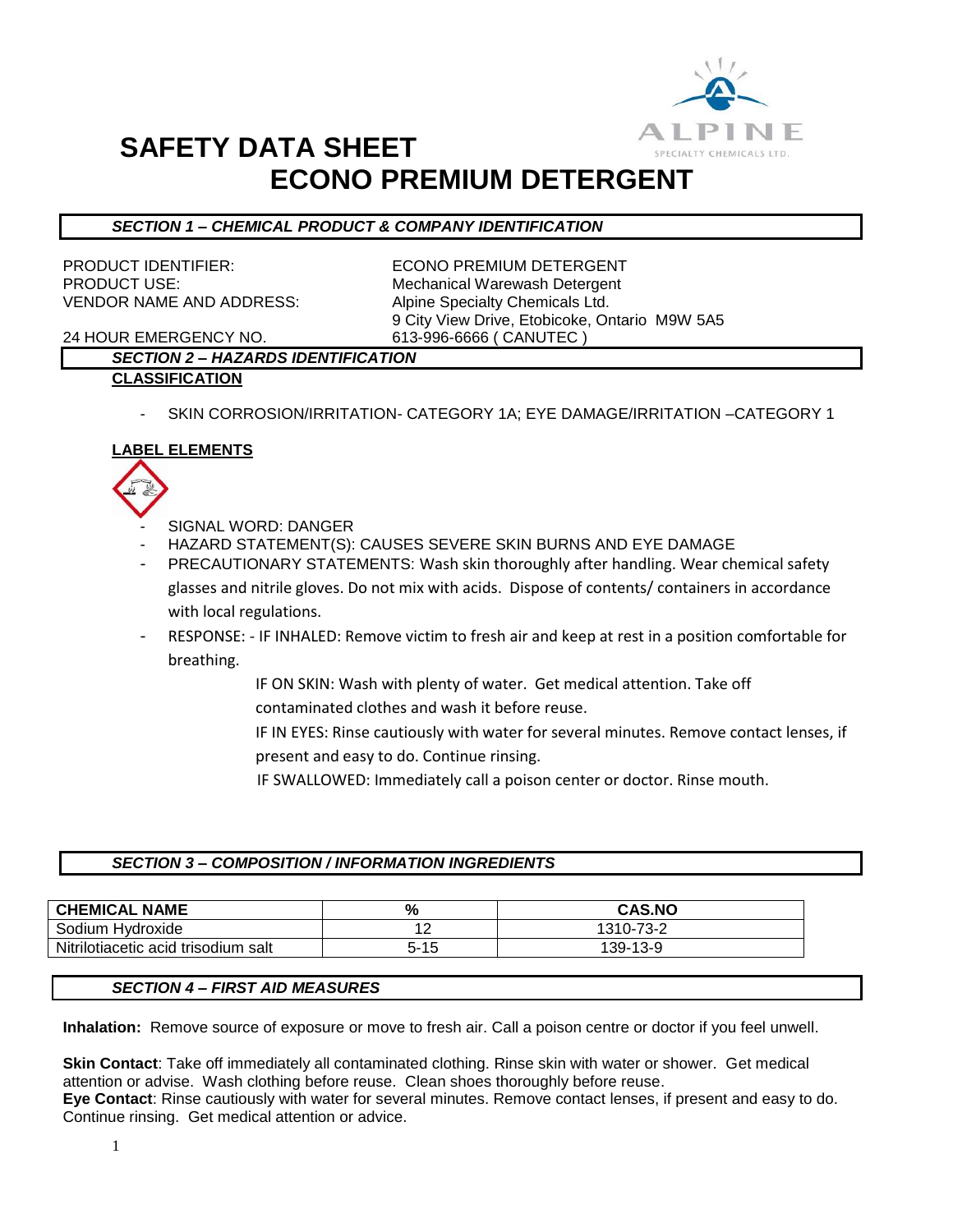# **SAFETY DATA SHEET ECONO PREMIUM DETERGENT**

**Ingestion**: Immediately call a Poison Centre or doctor. Do not induce vomiting.

**Note to physician**: Treat symptomatically, no specific antidote. See toxicological information (section 11)

## *SECTION 5 – FIRE FIGHTING MEASURES*

**Extinguishing Media:**

**Suitable Extinguishing Media:** Use water spray, fog or foam.

**Unsuitable Extinguishing Media:** None known

 **Specific hazards arising from the product:** No specific fire or explosion hazard.

**Hazardous thermal decomposition products:** Decomposition products may include the following materials: carbon dioxide, carbon monoxide, nitrogen oxides.

**Advice for fire-fighters:** Not available.

### *SECTION 6 – ACCIDENTAL RELEASE MEASURES*

**Personal precautions, protective equipment and emergency procedures:**

Wear suitable protective clothing. Wear eye/face protection.

**Environmental precautions:** Do not allow to enter drains, sewers or watercourses. Advise Authorities if spillage has entered water course or sewer or has contaminated soil or vegetation**.** 

**Methods and materials for containment and cleaning up**: Use a water rinse for final clean-up.

## **Reference to other sections See also Section 8.**

### *SECTION 7 – HANDLING AND STORAGE*

**Precautions for safe handling**: Ventilate adequately, otherwise wear an appropriate breathing apparatus. Avoid contact with eyes, skin or clothing. Wash thoroughly after handling.

**Storage Procedures**: Keep containers closed when not in use. Store between the following temperatures: 15 to 40°C.

### *SECTION 8 – EXPOSURE CONTROLS/PERSONAL PROTECTION*

|                                        | <b>ACGIH TLV</b> |             | <b>OSHA PEL</b>    |         | AIHA WEEL          |                     |
|----------------------------------------|------------------|-------------|--------------------|---------|--------------------|---------------------|
| <b>CHEMICAL NAME</b>                   | TWA              | <b>STEL</b> | TWA                | Ceiling | 8 hour TWA         | Short term TWA<br>C |
|                                        |                  |             |                    |         |                    |                     |
| Sodium Hydroxide                       | 2 mg/m $3$       |             | $2 \text{ mg/m}^3$ |         | $2 \text{ ma/m}^3$ |                     |
| Nitrilotiacetic acid<br>trisodium salt | Not available    |             | Not available      |         | Not available      |                     |

ACGIH= American Conference of Governmental Industrial Hygienists. TLV = Threshold Limit Value. TWA = Timeweighted Average. STEL = Short-term Exposure Limit OSHA = US Occupational Safety and Health Administration. PEL = Permissible Exposure Limits. AIHA = AIHA Guideline Foundation. WEEL = Workplace Environmental Exposure Limit.

**Appropriate Engineering Control**: Good general ventilation should be sufficient to control worker exposure to airborne contaminants.

## **Individual Protection Measure:**

**Eye/Face Protection:** Do not get into eyes. Wear chemical safety goggles.

**Skin Protection:** Prevent all skin contact, wear nitrile gloves.

**Respiratory protection**: Not required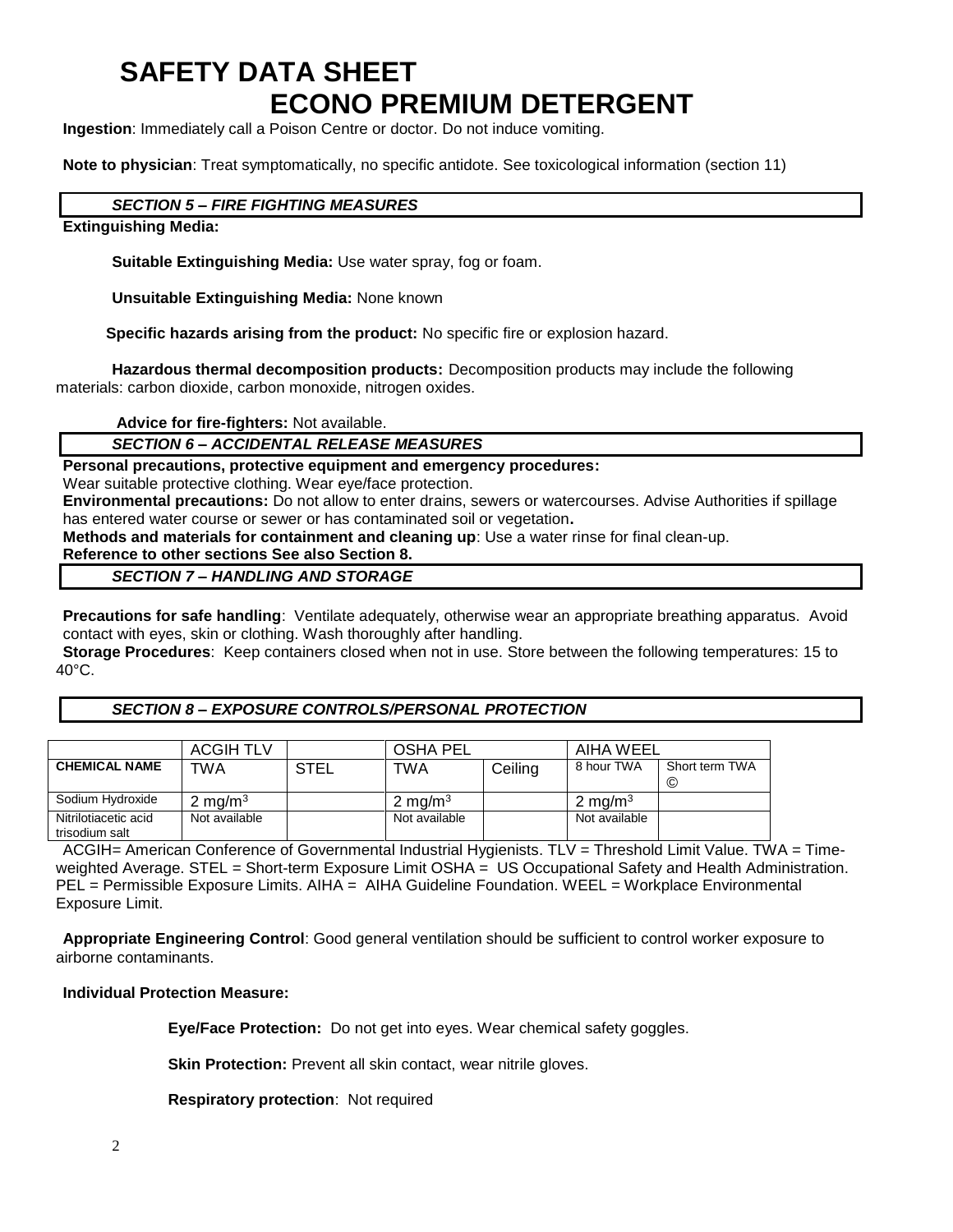# **SAFETY DATA SHEET ECONO PREMIUM DETERGENT**

## *SECTION 9 – PHYSICAL AND CHEMICAL PROPERTIES*

| Appearance:                                  | Liquid, red colour.             |                                        |
|----------------------------------------------|---------------------------------|----------------------------------------|
| Odour:                                       | <b>Odourless</b>                |                                        |
| $pH$ :                                       | 14 (100 %)                      |                                        |
| <b>Melting Point:</b>                        | Not available                   |                                        |
| <b>Boiling point:</b>                        | > 100 °C                        |                                        |
| <b>Flash Point:</b>                          | Not available                   |                                        |
| <b>Evaporation Rate:</b>                     | Not available                   |                                        |
| <b>Flammability:</b>                         | Not available                   |                                        |
| <b>Explosive Limit:</b>                      | Not available                   |                                        |
| <b>Relative Density:</b>                     | Approx. = $1.26$ (Water = $1$ ) |                                        |
| <b>Viscosity:</b>                            | Not available                   |                                        |
| <b>Solubility in water:</b>                  | Soluble                         |                                        |
| Auto ignition temperature                    | Not available                   |                                        |
| <b>SECTION 10 - STABILITY AND REACTIVITY</b> |                                 |                                        |
| STABILITY:                                   |                                 | <b>Stable</b>                          |
| <b>INCOMPATIBILITY:</b>                      |                                 | Acids                                  |
| HAZARDOUS DECOMPOSITION PRODUCTS:            |                                 | None                                   |
| HAZARDOUS POLYMERIZATION:                    |                                 | Will not occur.                        |
| CONDITIONS TO AVOID:                         |                                 | Contact with acids will generate heat. |

### *SECTION 11 – TOXICOLOGICAL INFORMATION*

| <b>Chemical Name</b>                | <b>LC50</b>        | <b>LD50</b>        | _D50 /<br>dermal       |
|-------------------------------------|--------------------|--------------------|------------------------|
| Sodium Hydroxide                    | mq/l (fish,<br>101 | Not Available      | (Rabbit)<br>1350 ma/ka |
| Nitrilotiacetic acid trisodium salt | Not Available      | >5000 mg/kg<br>rat | >5000 mg/kg /<br>rat ` |

**Routes of exposure:** Skin contact, Eye contact, Ingestion.

**Eye contact**: Material will cause chemical burns. May cause permanent damage if eye is not immediately irrigated.

**Skin contact**. Material will cause chemical burns.

**Inhalation**: Material will cause coughing and respiratory tract irritation.

#### **Acute toxicity**:

**Eye contact:** Causes serious eye damage.

**Skin contact:** Causes severe skin burns

**Inhalation:** Causes respiratory irritation**.**